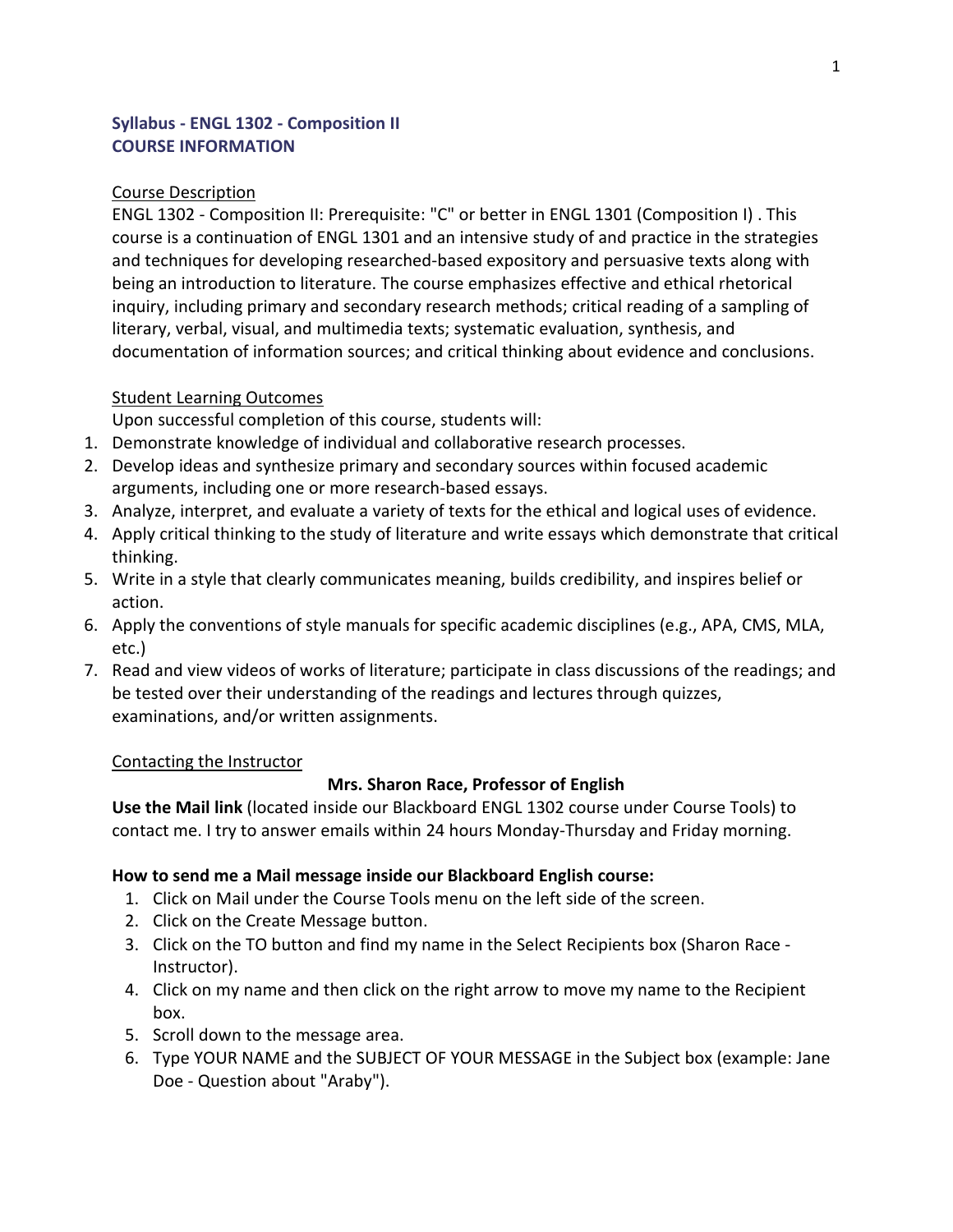- 7. Type your message in the message area. Click on the ABC button with the check mark under it to check your spelling.
- 8. Click the Submit button to send your message.
- 9. If you want to make sure a mail message has been sent successfully, check your Sent folder in Mail.

## **TEXTBOOK, COMPUTER SOFTWARE, AND SPC EMAIL ACCOUNT**

Course Textbook: Our course textbook (ebook) is called *Mindtap Literature 2.0.* It is included in the cost of this class, so you don't have to buy a textbook. No access code is required. Follow instructions in Week 1 Assignments folder to register in *Mindtap Literature 2.0.*

Inclusive Access:

- **Textbook:** The textbook and resources for this course are available in digital format through the Inclusive Access textbook program at South Plains College. That means the digital textbook is provided in the Blackboard portion of our course from the first day of class. The fee for the ebook/resources is included in the student tuition/fee payment, so there is no textbook or access card to purchase for this course.
- **How to opt out of Inclusive Access:** As long as they meet the opt-out deadline, students may choose not to participate in the Inclusive Access program and obtain access to *Mindtap Literature 2.0* on their own. To opt out of the Inclusive Access e-book/resources, students will need to locate the RedShelf tool in their Blackboard course and follow the instructions given there. Students who need assistance to opt out should contact their instructor or the SPC Bookstore. The Inclusive Access fee will be refunded to students who opt out after the twelfth class day.

Required Computer and Internet Access**:** In order to participate in this online course, you must have daily access to a computer or laptop with reliable, fast internet access.

- Blackboard is designed to work best with Mozilla Firefox browser, so download this browser now and use it every time you access Blackboard to avoid many technical issues.
- Computer or internet connection problems may occur for you at some point this semester. Understand that it is your responsibility to find alternate computers you may use to submit your work on time. Find your alternate resources now; do not wait until you suddenly need them! You can find computers and/or Wi-Fi in the following places:
	- SPC Reese Campus Student Computer Lab (806-716-4666)
	- SPC Levelland Campus Student Computer Lab (806-716-2179)
	- SPC Levelland Campus Library Computer Lab (806-716-2299)
	- your local city library
	- restaurants or cafes with free WiFi
	- neighbors or friends (line up at least three)

# **Computer Help:** need help with your computer, laptop, email address, or SPC username/password?

• [helpdesk@southplainscollege.edu](mailto:helpdesk@southplainscollege.edu)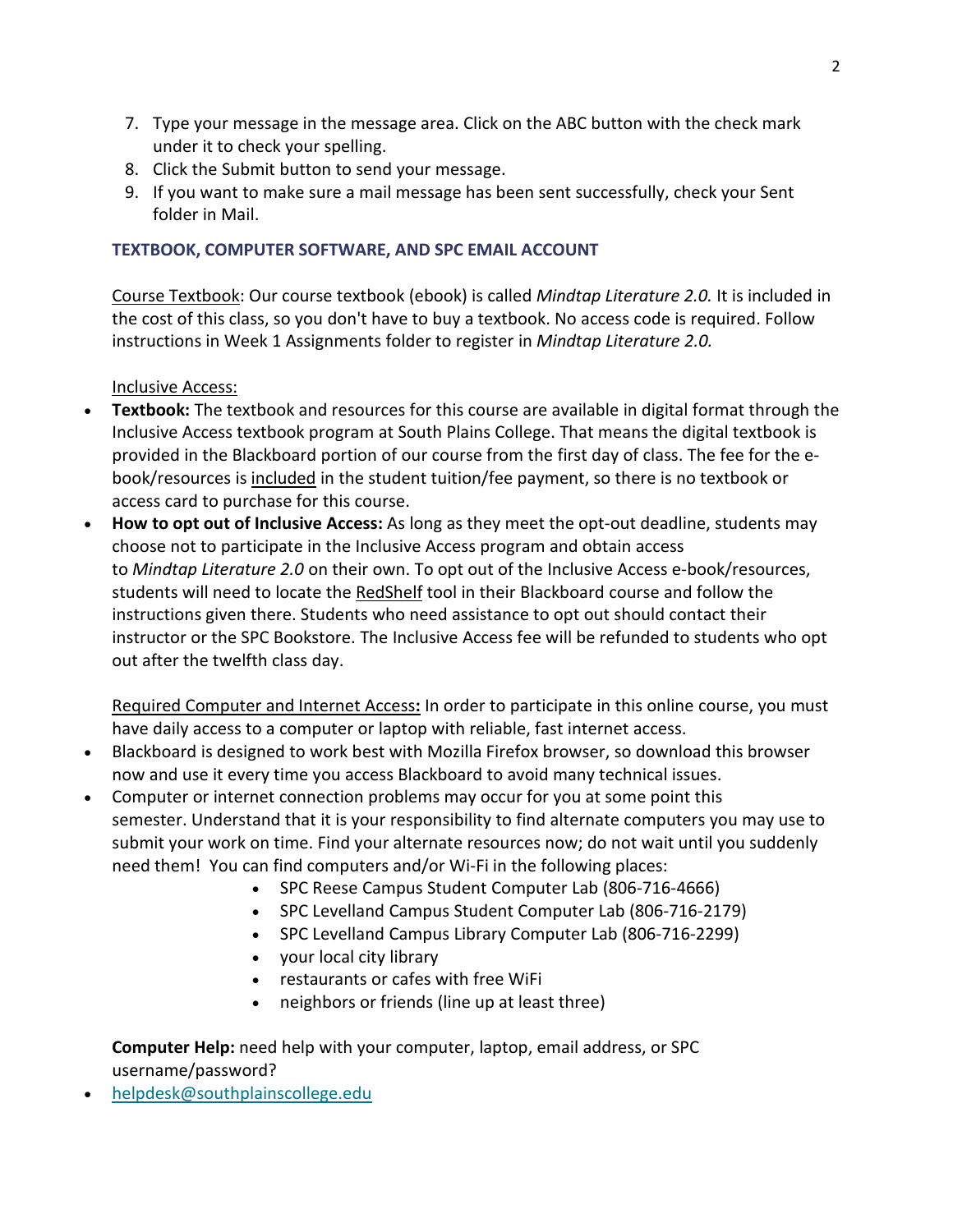• 806-716-2600

### **Mindtap Help:**

- You will probably need to disable pop-up blockers on your internet browser to access Mindtap the first time.
- Cengage Support: <https://www.cengage.com/help-center/>

### **Blackboard Help:**

- 1. E-mail: [blackboard@southplainscollege.edu.](mailto:blackboard@southplainscollege.edu) Be sure to include your full name, your instructor's name, the course and section you are enrolled in, and a detailed description of the problem. The blackboard@southplainscollege.edu account is monitored from 8:00 AM – 10:00 PM, Monday – Sunday. You can expect a response within 24 hours by email; however, the average response time is less than one hour.
- 2. Phone: 806-716-2180 (available between 8:00 AM and 4 PM Monday through Friday, except on holidays).
- 3. Online: click on the Help link listed under the Course Tools menu.

### Required Computer Software:

- 1. **Internet Browser**: Blackboard Learn is designed to work best with the Mozilla Firefox browser. Visit this website for a free download of the Mozilla Firefox browser: [http://www.mozilla.org/enUS/firefox/new/.](http://www.mozilla.org/en-US/firefox/new/) Mac users may use either Firefox or Safari--both seem to work well with Blackboard.
- 2. **Office 365: Word and PowerPoint**: As a member of the SPC community, you have free access to Office 365. Office 365 provides online access to Microsoft Word, Microsoft Excel, Microsoft PowerPoint, and 1TB of free online storage with Microsoft OneDrive. You can use Office 365 online or install to your PC, Mac, or mobile device.Adobe Reader: Available to download **FREE** from this website: <http://www.adobe.com/products/reader.html>
- 3. To access Office 365, go to [https://www.office.com](https://www.office.com/) and sign in with your SPC username and password: SPCusername@southplainscollege.edu and your Blackboard password.
- 4. You can then click the link for the individual application you want to use online, or click the install office link towards the top right to install the application to your computer.

SPC Student Email Account: If you haven't already, you must go ahead and activate your SPC student email account. Not only will you need access to your SPC email account to receive TURNITIN digital paper submission receipts for our class, but SPC also sends many important messages to your SPC email address.

- Your SPC Email address is: **yourSPCusername@southplainscollege.edu** (ex. jsmith1234@southplainscollege.edu).
- Your student email password is the same as your Blackboard password. If you need help, call the SPC Help Desk at 806-716-2600.
- To access your SPC email account, log in to MySPC [\(https://portal.southplainscollege.edu/\)](https://portal.southplainscollege.edu/) and click the **Unread Messages: South Plains College O365** link at the bottom of the page.
- You can also set up access to your SPC email account through mobile phone mail apps, such as default smartphone Mail app or the Outlook app.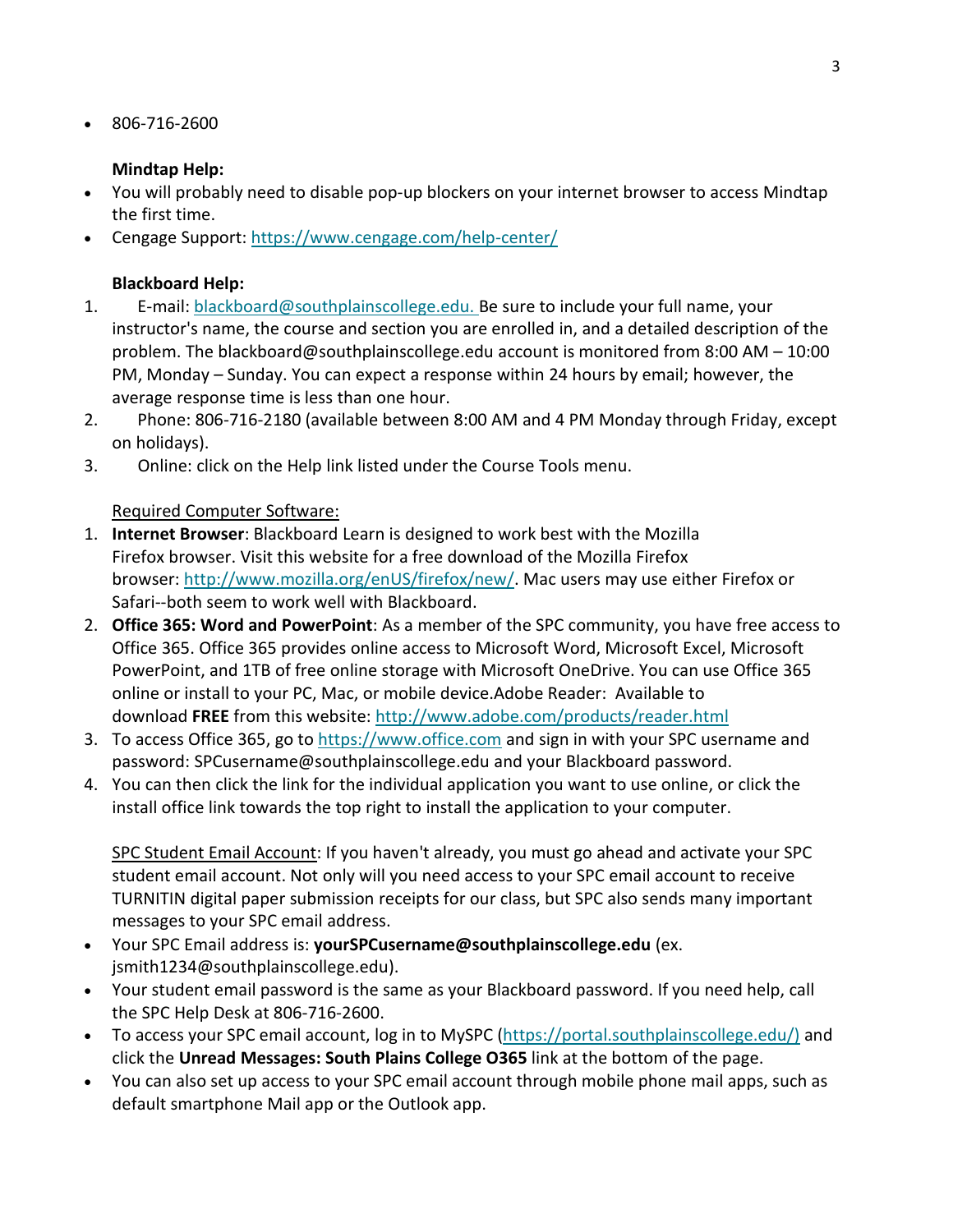• Check with the SPC Help Desk for assistance: 806-716-2600.

**Do not confuse our course Blackboard Course Messages with your SPC Student Email account; they are separate. For all communication with me, use Blackboard Mail inside our Blackboard course.**

### **COURSE ORGANIZATION AND POLICIES**

### Course Calendar

The *Calendar & Assignments* is the entry page for ENGL 1302 and is available as a link in the Course Content menu as well.

## PowerPoints and Handouts

Frequently, the *Calendar & Assignments* will direct you to course materials in the *PowerPoints* or *Handouts* sections of the course, which are links under *Course Content*. I encourage you to print out the PowerPoint Outlines, or you may wish to print out the PowerPoints themselves (with six slides per page, in black and white; instructions are in the PowerPoints section).

# Grades **Grade Calculation:**

- 50% Research and Writing Assignments:
	- 8% Article Summary Paper
	- 7% Short Essay
	- 5% Quotation and Paraphrase Quiz
	- 5% Mindtap Activity: Using Sources Responsibly
	- 5% MLA 8 (2016) Paper Format and Documentation Quiz
	- 20% Character Research Paper
- 50% Literature Quizzes:
	- 45% Course Syllabus Quiz, Short Story Quizzes, Poetry Quiz (lowest quiz grade is dropped)
	- 5% *Trifles* Drama Quiz
- OPTIONAL EXTRA CREDIT: Earn up to 3 extra points to be added to your final average by completing six extra-credit Grammar and Punctuation Quizzes.

## **Grade Reports:**

Click on the *My Grades* link in the Course Tools menu to view your assignment grades and current course grade. I recommend you do this weekly throughout the course so you are always aware of your grade status.

## **Methods of Evaluation:**

- Your work will be evaluated by means of this scoring system: A (90-100); B (80-89); C (70-79); D (60-69); F (59 and below).
- Your literature quiz results will not be available until **after their due dates**, but I encourage you to log in and go over your quiz results at that time.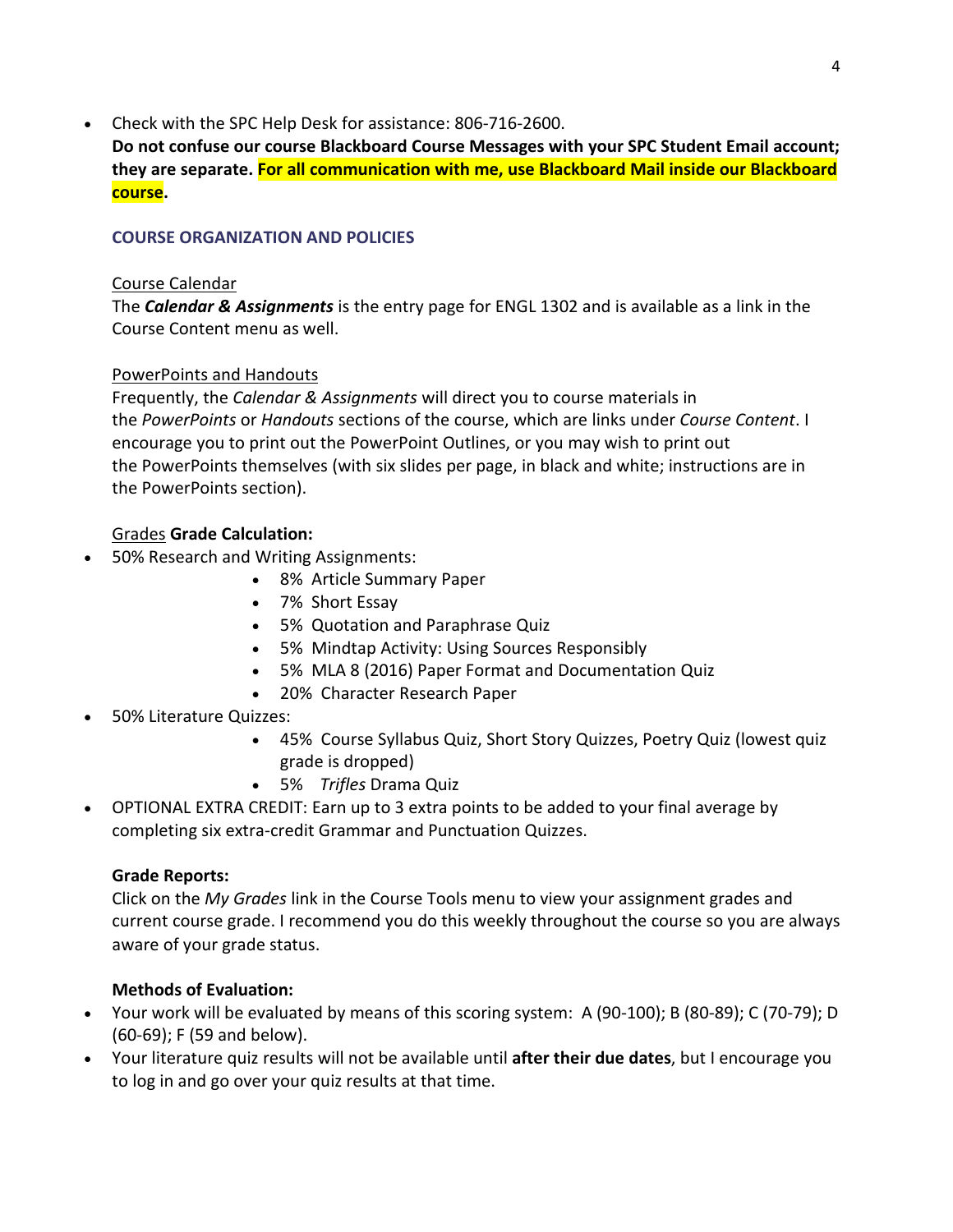- Papers can take up to a week or sometimes more to be graded; I will usually notify you through a Blackboard Mail message when I have finished grading those written assignments.
- I will drop your lowest literature quiz grade. The *Trifles* Quiz cannot be dropped.

## *TURNITIN***:**

- You will submit papers to the TURNITIN link under the Course Content menu.
- TURNITIN accepts the following file types: *Microsoft Word, WordPerfect, PDF, RTF, OpenOffice (ODT), Google Docs.*
- TURNITIN is a powerful program that helps detect plagiarism or improper use of sources in papers.
- Once your paper has been graded in TURNITIN Feedback Studio, you will be able to view my comments and marks on your paper.

### How to Submit a Paper to TURNITIN:

- 1. TURNITIN accepts several different file formats, but the two best ones seem to be Microsoft Word and Rich Text Format. If you don't have Microsoft Word (**.doc** or **.docx** file ending), save your paper as a Rich Text Format file. It will have an *.RTF* file ending. *Microsoft Works* files are NOT compatible with TURNITIN.
- 2. Click on the TURNITIN link in the Course Content menu on the left.
- 3. Click on the View/Complete link under the assignment you wish to submit.
- 4. Make sure the option is set to submit paper by single file upload (do not use cut and paste)
- 5. In the drop-down menu under author, select your name > type your legal first and last name > type assignment name as your submission title
- 6. Browse for and double click the file containing your essay.
- 7. Click the Upload button.
- 8. Next you will see a screen that gives a preview of your paper. Check to see that you have submitted the correct file, but do not be alarmed if the formatting appears to be messed up. The formatting is usually fine when I view the paper in TURNITIN Feedback Studio.
- 9. IMPORTANT STEP: Click the Confirm button below the preview.
- 10. The next screen says: "Congratulations your submission is complete! **This is your digital receipt.**
- 11. Save and/or print a copy of the digital receipt, so you will have documentation that your paper was submitted correctly before the deadline. It happens from time to time that TURNITIN gives a "successful submission" message, but the paper does not actually submit properly, so **to prove that you submitted your paper before the deadline, you must have this receipt for documentation**. See the instructions below for how to save/print your digital receipts.
- 12. You may resubmit the paper multiple times before the deadline if you suddenly discover an error you need to fix.
- 13. After the paper is graded, be sure to open up your paper again in TURNITIN to view my comments and marks.

REQUIRED EACH TIME YOU SUBMIT A PAPER TO TURNITIN: Check for Your TURNITIN Digital Receipt: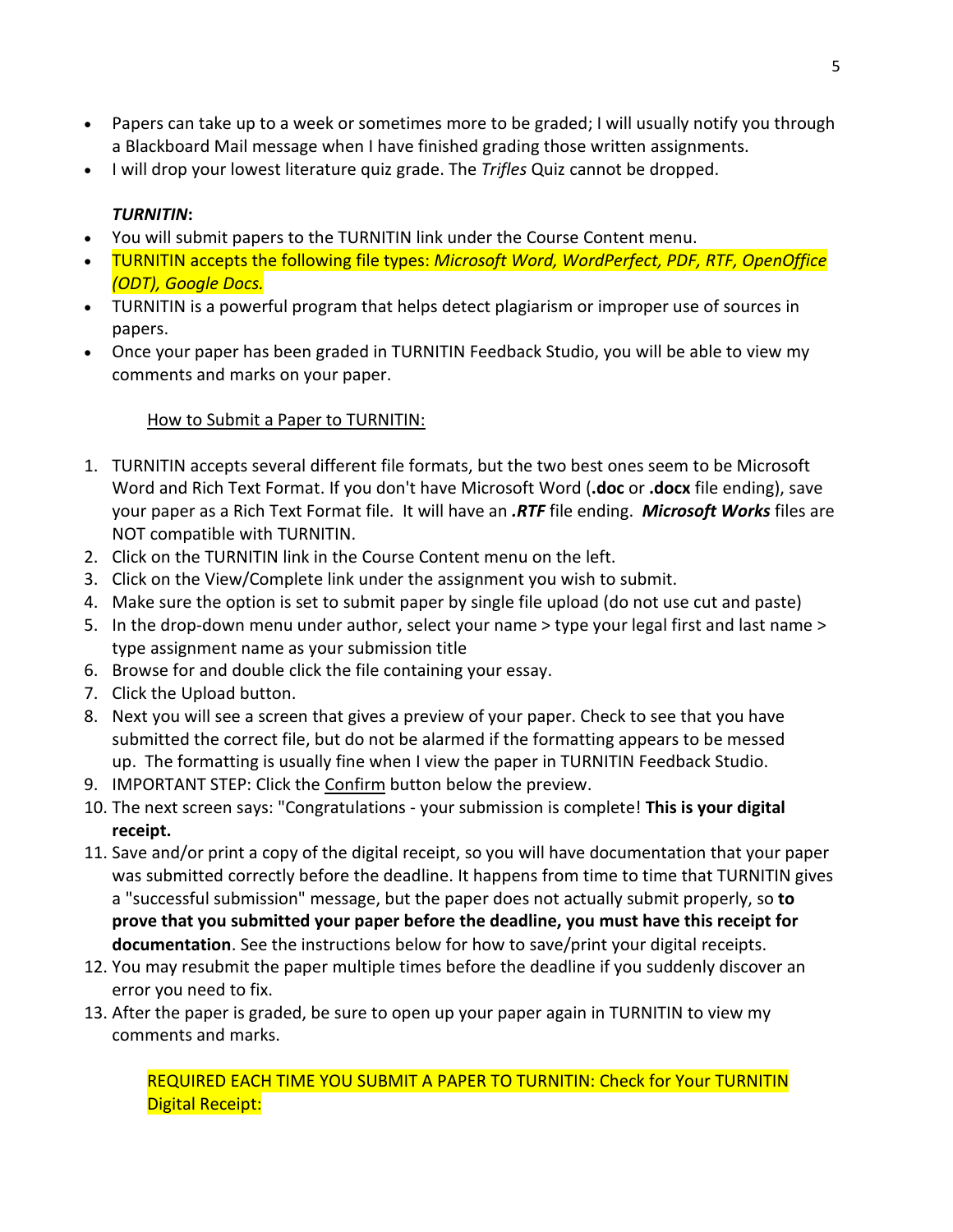- 1. From time to time, TURNITIN will display a successful submission screen after you submit a paper, but the paper did not actually go through properly. **You MUST have a way to prove that you submitted the paper before the deadline, and a digital receipt is the documentation you must have.** The digital receipt is an automated response to **successful** submissions.
- 2. The digital receipt is e-mailed to your South Plains College email address, as well as appearing on screen after you submit. Immediately, check your South Plains College e-mail account, including your junk, bulk, or deleted folders (it is sometimes filtered as spam) for the digital receipt mail. If you do not see a digital receipt, then your submission was **not** likely received by TURNITIN, and you will need to resubmit your paper immediately.

Many students make the mistake of uploading the paper and thinking it's done. There is a second step, which is to confirm submission. If the second step isn't confirmed, the paper will not be submitted, and there will be no digital receipt. Without a digital receipt, you cannot prove that you submitted your paper before the deadline.

### **MLA 8th Edition (2016) Documentation Style:**

- All papers must be formatted according to **MLA 8th edition (2016)** style.
- For MLA 8th edition (2016) documentation and bibliography guidelines, click on the **MLA 8 (2016) Style** link under *Course Tools*.

### **Late Work:**

- *Late work is not accepted.*
- You do not receive credit for a late assignment, nor should you ask to take a quiz or submit a paper after the deadline because you have had or do have computer problems. Plan ahead, and do not wait until the last minute to complete assignments. Have alternate computer options already lined up to use in case you have trouble with your own computer. Our Blackboard course is set up to prevent submission of late assignments, so be sure you complete and submit assignments before the deadlines.

### Plagiarism and Cheating Policy

"Complete honesty is required of the student in the presentation of any and all phases of course work. This idea applies to quizzes of whatever length as well to final examinations, to daily reports, and to term papers" (*SPC General Catalog*).

- *Cheating:* "Dishonesty of any kind on examinations or on written assignments, illegal possession of examinations, the use of unauthorized notes during an examination, obtaining information during an examination from the textbook, or from the examination paper of another students, assisting others to cheat, alteration of grade reports, illegal entry or unauthorized presence in an office are examples of cheating" (*General Catalog*). Some example of cheating are copying responses from another student's paper or quiz, allowing someone else to take a quiz or exam for you, or receiving help from someone else to complete any quiz, test, or written assignment.
- *Plagiarism*: "Offering the work of another as one's own, without proper acknowledgments, is plagiarism; therefore, any student who fails to give credit for quotations or essentially identical expression of material taken from books, encyclopedias, magazines, and other reference works, or from the themes, reports, or other writings of a fellow student [or another person] is guilty of plagiarism" (*General Catalog*). Some examples of plagiarism are not writing your own papers;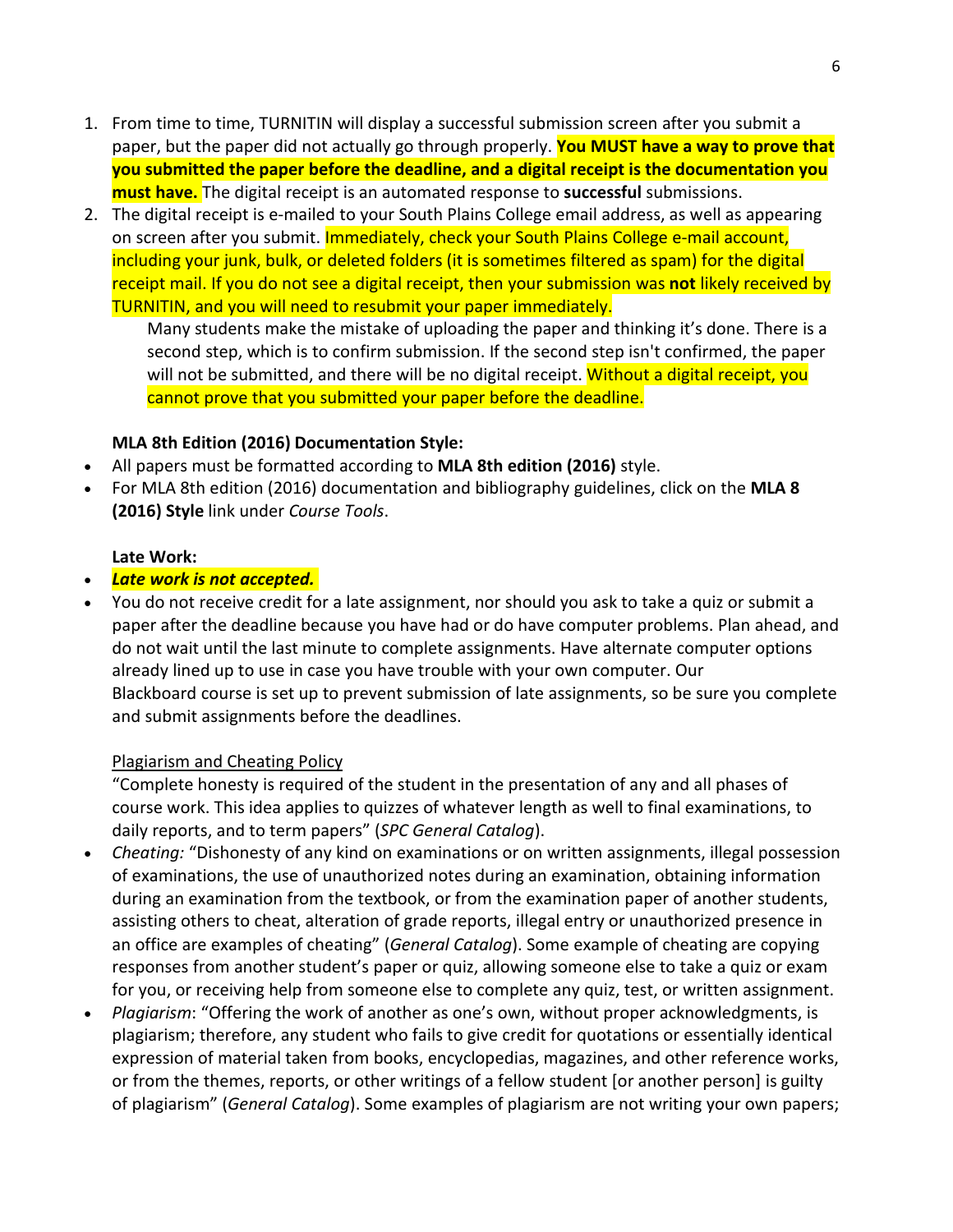copying parts of your papers from others'; not giving proper credit for source information; not quoting, paraphrasing, or summarizing source material correctly; or not using proper MLA documentation.

•

o **DO NOT PLAGIARIZE YOUR OWN WORK: If you have taken this ENGL 1302 course with me or another instructor in a previous semester, you may not submit the same papers you created for the previous course attempt in this current course. In other words, you may not submit the same paper or a revised version of a paper you wrote when you took my class during a previous semester. You may not submit papers for our class that you have written for any other course you have already taken. In other words, you will be expected to write new, original papers for each written assignment you complete this semester. For example, for the character paper, if you wrote about Mathilde Loisel during a previous semester's attempt of this course, you will need to choose a different character to analyze for this semester's character paper.**

If you are involved in cheating or plagiarism on exams, quizzes, papers, or assignments, you will receive a zero for the assignment or be dropped from the course with the grade of "F" or "X," at my discretion.

## Computer and Internet Requirements

- In order to participate in this online course, you need daily access to a desktop or laptop computer with reliable, fast internet access.
- Blackboard is designed to work best with *Mozilla Firefox* browser, so download this free browser now and use it every time you access Blackboard to avoid many technical issues, especially on quizzes. Mac users may use *Firefox* or *Safari*.
- Always use a laptop or desktop to take quizzes and submit papers. Do not attempt to use your cell phone to submit these important assignments.
- Computer or internet connection problems may occur for you at some point this semester. **Understand that it is your responsibility to find alternate computers you may use to submit your work on time***.* Find your alternate resources **now;** do not wait until you suddenly need them! You can find computers/wifi in the following places:
	- SPC Reese Campus Student Computer Lab (806-716-4666)
	- SPC Levelland Campus Student Computer Lab (806-716-2179)
	- SPC Levelland Campus Library Computer Lab (806-716-2299) this lab is open on Sundays also
	- your local city library
	- coffee shops or restaurants with free wifi (24-hour McDonalds)
	- neighbors or friends (line up at least three)
	- other university labs

### Blackboard Technical Support

**For technical support with Blackboard, do not contact me**. Click on the Help links at the top of each Blackboard page or under the Course Tools menu. You can also click on the SPC Blackboard Support link under course Tools and look for the link that says Blackboard Technical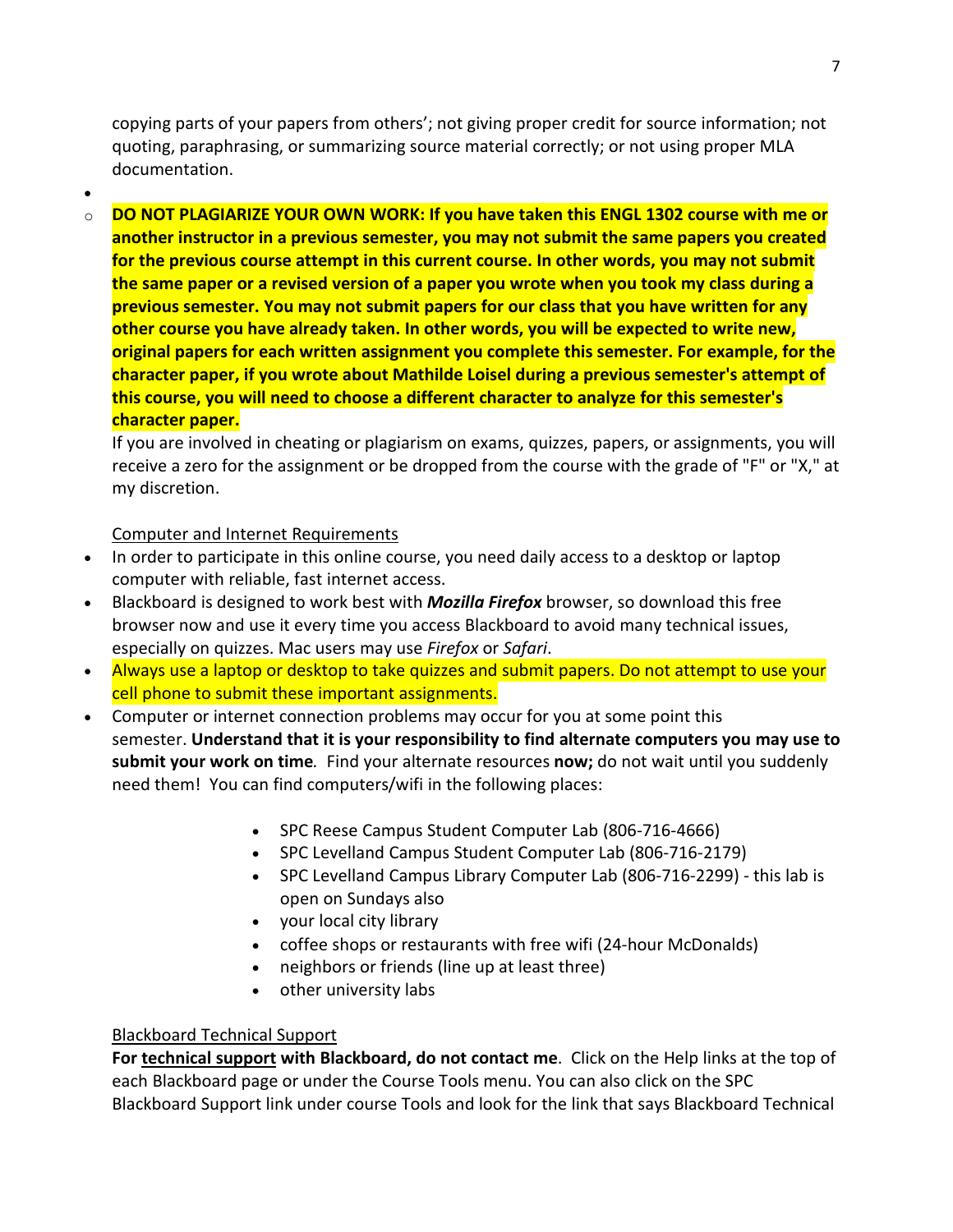Support. Our SPC Blackboard support staff is very knowledgeable and helpful and will be quick to respond.

## Attendance Policy

If you have not logged into our course by the fourth class day, your access to the course will be blocked and the Registrar's Office will remove you from my class roll.

I recommend that you access our course daily Monday through Thursday to complete that day's tasks or assigned readings. To experience more success, do not procrastinate until the night before assignments are due.

## **How to withdraw from this online course**

Check the SPC Academic Calendar here to find out the last day to drop a course for this semester: <http://www.southplainscollege.edu/academiccalendar/index.php> Students can drop or withdraw from courses through this date by emailing the following information to [registrar@southplainscollege.edu](mailto:registrar@southplainscollege.edu) from their SPC email address:

- 1. Full Name
- 2. Student ID #
- 3. Date of Birth
- 4. Course(s) they wish to drop or withdraw from
- 5. Reason for dropping or withdrawing

# **Student Conduct**

*Be Respectful—*show respect to yourself, your classmates, and me. Be courteous in all of your online communication. Treat others in communication as you wish to be treated. Students who display rude or confrontational behavior will be permanently blocked from the course.

*Communicate*—if you do not understand the assignment, send me a message through Blackboard Mail, but do so in a timely fashion. For example, if you have questions about a writing assignment, do not message me the night before the assignment is due. I am usually able to respond to emails within 24 hours, except on weekends.

*Be Conscientious*—give yourself enough time to do each assignment. Waiting until the last minute to take a quiz or exam or write a paper will increase your stress and definitely not produce the best results.

*Be Studious*—realize that online courses require a great deal of self-discipline, organization, and self-motivation. You must set aside times each week that you "attend" your online class. If you plan to "attend" this class only to take quizzes or exams, you will not do as well as you desire.

## Disability, Discrimination, and Diversity Policies

# **Disability Policy**

Students with disabilities, including but not limited to physical, psychiatric, or learning disabilities, who wish to request accommodations in this class should notify the Disability Services Office early in the semester so that the appropriate arrangements may be made. In accordance with federal law, a student requesting accommodations must provide acceptable documentation of his/her disability to the Disability Services Office. For more information, call